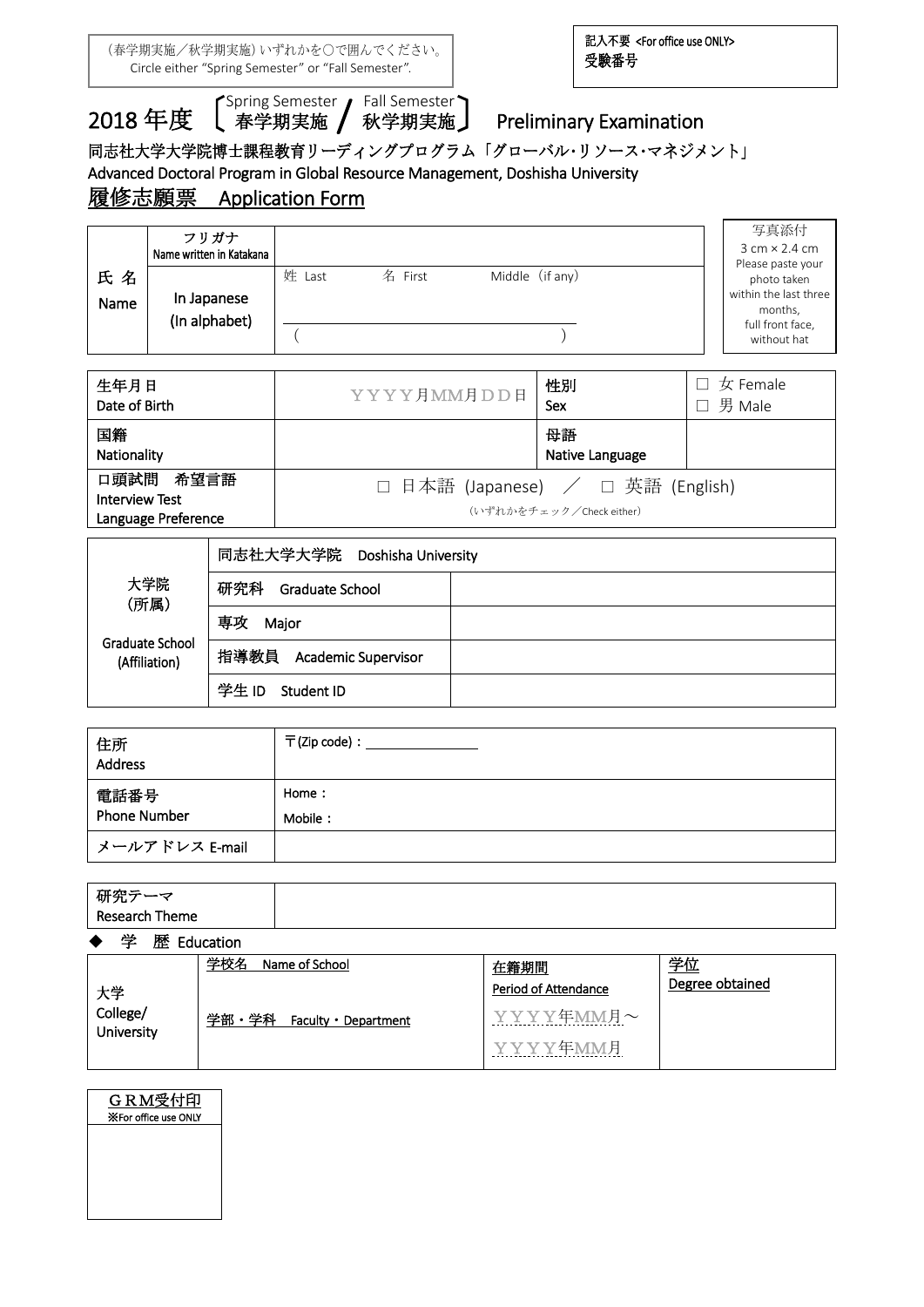(春学期実施/秋学期実施)いずれかを○で囲んでください。 Circle either "Spring Semester" or "Fall Semester".

 $\overline{a}$ 

2018 年度 【<sup>Spring Semester</sup> / Fall Semester<br>2018 年度 【 <sub>春学期実施</sub> / 秋学期実施

【<sup>Spring Semester</sup>】Fall Semester】<br>【 春学期実施 / 秋学期実施 】 Preliminary Examination

同志社大学大学院博士課程教育リーディングプログラム「グローバル・リソース・マネジメント」

Advanced Doctoral Program in Global Resource Management, Doshisha University

### 指導教員所見 Opinion Statement from the Academic Supervisor

| 学生氏名<br>Name           | 学生ID<br>Student ID |  |
|------------------------|--------------------|--|
| 研究科<br>Graduate School | 専<br>攻<br>Major    |  |

学生の学習計画と本プログラムの関連性ならびに博士後期課程への進学の意思を踏まえて ご記入ください。

Please comment taking into account the relevance of the student's academic goals to the GRM Program, and his or her intent to advance into the Doctoral Degree Program.

#### 同志社大学 高等研究教育機構長 様

To: Executive Dean, Organization for Advanced Research and Education, Doshisha University,

| 日付 (Date)                           | YYYY年MM月DD日         |
|-------------------------------------|---------------------|
| 所属 (Affiliation)                    |                     |
| 職名 (Position)                       |                     |
| 指導教員名 (Name of Academic Supervisor) | <b>D</b> /Signature |

この書類は、厳封でお願いします。This document should be provided in a sealed envelope via the applicant.